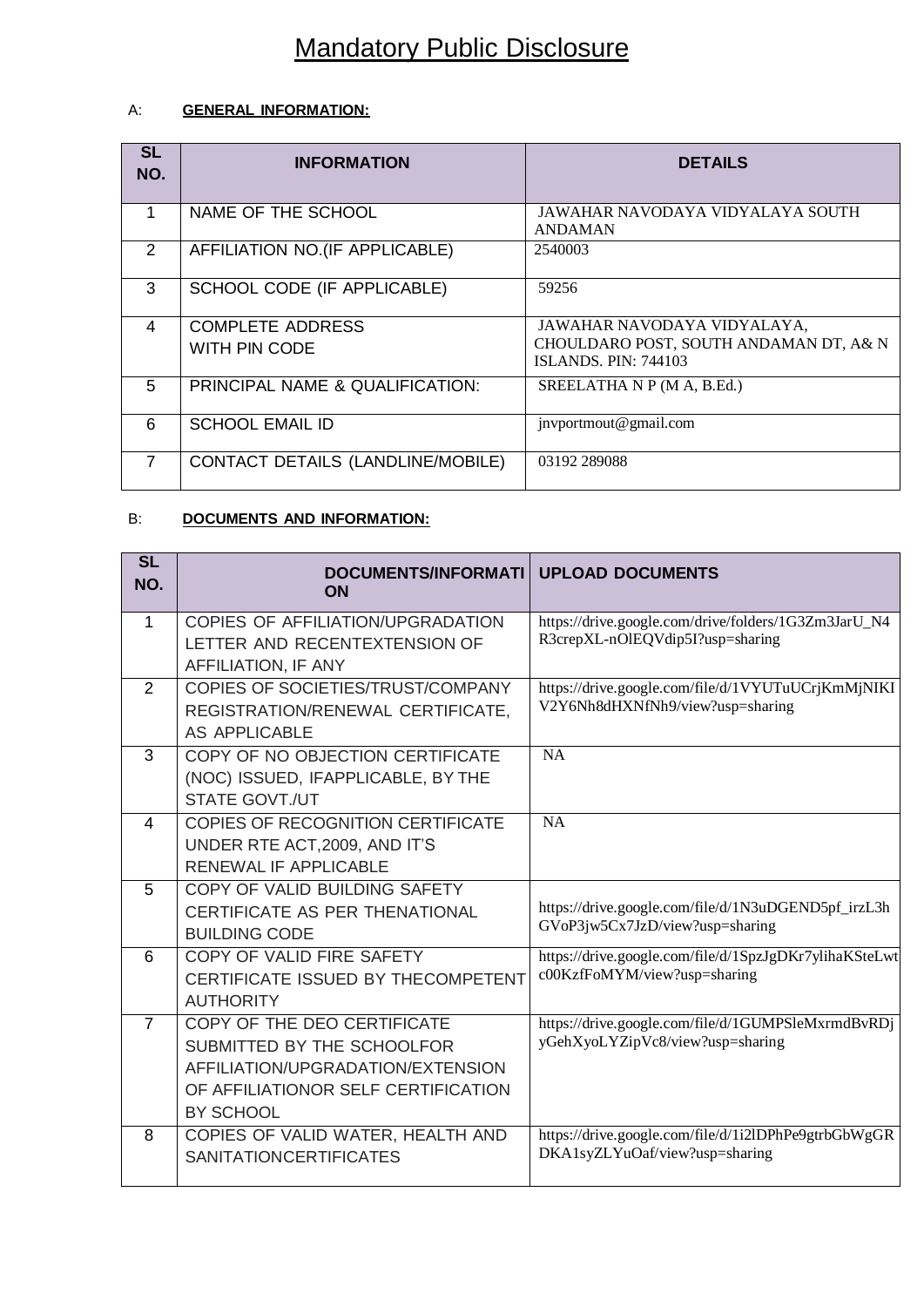#### C: **RESULT AND ACADEMICS**:

| S.NO.          | <b>DOCUMENTS/INFORMATIO</b><br>N                                               | <b>UPLOAD DOCUMENTS</b>                                                                                                                                                                                                                                                                                                                                                                                                                                                                                                                                                                                                                                                                                                                                                                                          |
|----------------|--------------------------------------------------------------------------------|------------------------------------------------------------------------------------------------------------------------------------------------------------------------------------------------------------------------------------------------------------------------------------------------------------------------------------------------------------------------------------------------------------------------------------------------------------------------------------------------------------------------------------------------------------------------------------------------------------------------------------------------------------------------------------------------------------------------------------------------------------------------------------------------------------------|
| 1              | FEE STRUCTURE OF THE SCHOOL                                                    | While education in the schools is free<br>including board & lodging, uniform and<br>textbooks, a sum of Rs. 600/- per month is<br>collected only from the students of Classes<br>IX to XII towards Vidyalaya Vikas Nidhi.<br>However, students belonging to SC/ST<br>categories, all Girl students and the students<br>whose family income is below poverty line<br>(BPL) are fully exempted from this In<br>respect of wards of Government employees<br>other than exempted category (Students of<br>classes VI to VIII, all SC/ST & Girl students<br>and wards of BPL families) Vikas Nidhi will<br>be charged @Rs.1500/- per month or actual<br>children education allowance received by<br>the parent per month whichever is less.<br>However, VVN shall not be less than<br>Rs.600/- per student per month. |
| $\overline{2}$ | ANNUAL ACADEMIC CALENDAR.                                                      | https://drive.google.com/drive/folders/1lEzR7HvHaE<br>ytYP_xKk0aiMxpA7N0a6Ex?usp=sharing                                                                                                                                                                                                                                                                                                                                                                                                                                                                                                                                                                                                                                                                                                                         |
| 3              | LIST OF SCHOOL MANAGEMENT<br><b>COMMITTEE (SMC)</b>                            | https://drive.google.com/file/d/1Y6gT7BsEr8_2GPTf<br>cue4yQGTZCKDhd9x/view?usp=sharing                                                                                                                                                                                                                                                                                                                                                                                                                                                                                                                                                                                                                                                                                                                           |
| $\overline{4}$ | LIST OF PARENTS TEACHERS ASSOCIATION<br>(PTA) MEMBERS                          | https://drive.google.com/file/d/1wvRP4KzWIiWV3qx<br>m9TjzIJideK4IyauA/view?usp=sharing                                                                                                                                                                                                                                                                                                                                                                                                                                                                                                                                                                                                                                                                                                                           |
| 5              | LAST THREE-YEAR RESULT OF THE BOARD<br><b>EXAMINATION ASPER APPLICABLILITY</b> | <b>NOT APPLICABLE</b>                                                                                                                                                                                                                                                                                                                                                                                                                                                                                                                                                                                                                                                                                                                                                                                            |

# D: **STAFF (TEACHING)**

| S.NO.          | <b>INFORMATION</b>                        | <b>DETAILS</b> |
|----------------|-------------------------------------------|----------------|
| 1              | <b>PRINCIPAL</b>                          | 01             |
| 2              | TOTAL NO. OF TEACHERS                     |                |
|                | $\circ$ PGT                               | $\theta$       |
|                | $\circ$ TGT                               | 9              |
|                | o PRT                                     | $\theta$       |
| 3              | <b>TEACHERS SECTION RATIO</b>             | 2:1            |
| $\overline{4}$ | DETAILS OF SPECIAL EDUCATOR               |                |
| 5              | DETAILS OF COUNSELLOR AND WELNESS TEACHER |                |

## E: **SCHOOL INFRASTRUCTURE:**